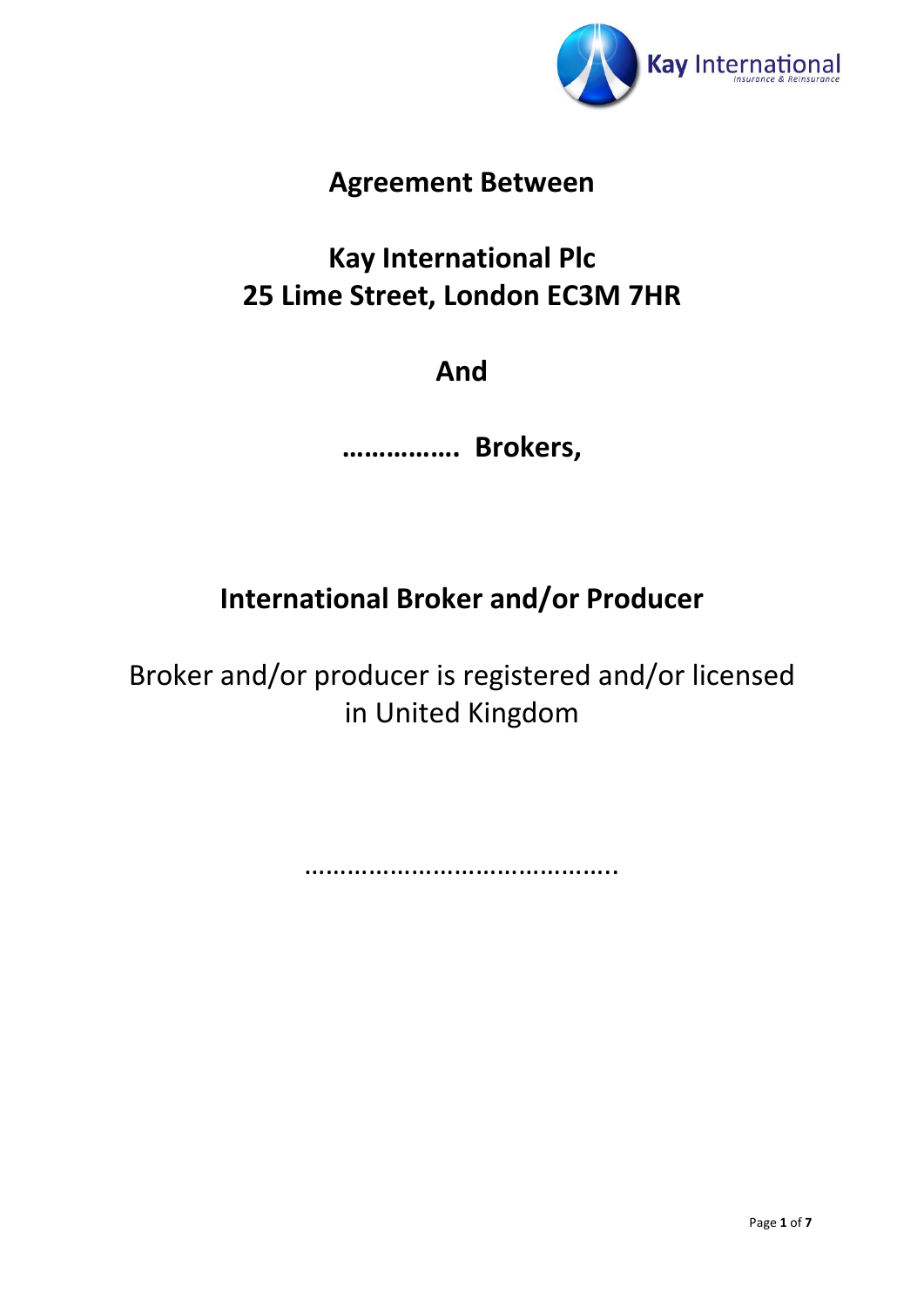

## This Agreement (the "Agreement") applies between

Kay International Plc, 25 Lime Street London EC3M 7HR (Hereinafter referred to as "Kay International Plc", ''we'', "us" and "our")

And:

…………………………………….Brokers Limited,

(hereinafter referred to as the "Broker")

(Individually a "Party", together the "Parties").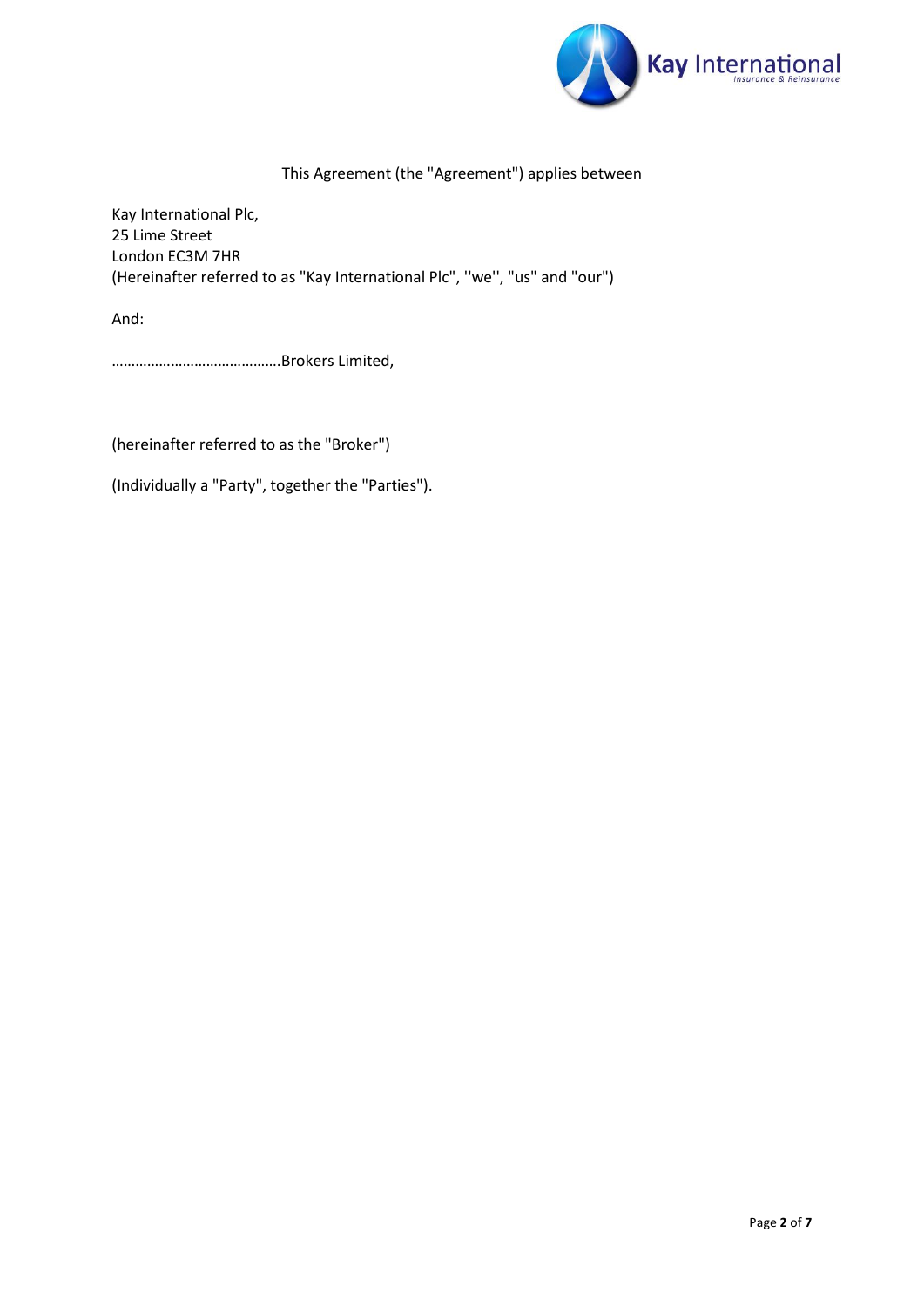

## **RECITALS**

- A. Kay International PIc is an Underwriting Agent authorised by the United Kingdom Financial Services Authority ("FSA");
- B. The Broker is an insurance broker or producer licensed to accept reinsurance business.
- C. From time to time, it is anticipated that the Broker will instruct Kay International PIc to place facultative reinsurance contracts ("Reinsurance Contracts") with reinsurers in, among other places, London;
- D. The Parties intend to set out in this Agreement certain terms and conditions that are typical of the terms of any Reinsurance Contracts that will be arranged by Kay International PIc on instruction from the Broker;
- E. This Agreement should be read in conjunction with any Reinsurance Contract arranged by Kay International PIc between any reinsurer(s) and the Broker. The terms and conditions below are required by the regulatory authorities of Lloyd's of London.

#### **IT IS HEREBY AGREED THAT:**

#### **1. Notification of change in risk**

The postage date of letters from the Broker, or the dispatch time of emails or faxed communications to us cannot be regarded as being either the effective date and time for the assumption of cover, or the effective date and time of a change in cover. It is incumbent upon the Broker to seek either written or verbal confirmation from us that instructions regarding the assumptions of cover, or changes in cover have been received and accepted by us.

#### **2. Reinsurance Contract Policy documents**

A Risk placement cover note will be issued by Kay International PIc for each risk identifying all subscribing reinsurers.

Renewal notices and revised policy schedules will be issued as required. A cover note may be issued by us at each renewal of a Reinsurance Contract at the request of the Broker.

#### **3. Verification of our underwriting authority by the Broker**

At any time, we will provide the Broker with the information that they might require in order to satisfy themselves that our delegated underwriting authority continues with the reinsurer named in the documents that we issue in the name of that reinsurer.

#### **4. Cancellations (and third party interests)**

All Reinsurance Contracts can be cancelled at any time on the instructions of the Broker. (Please see clause 6 below in respect of third party interests)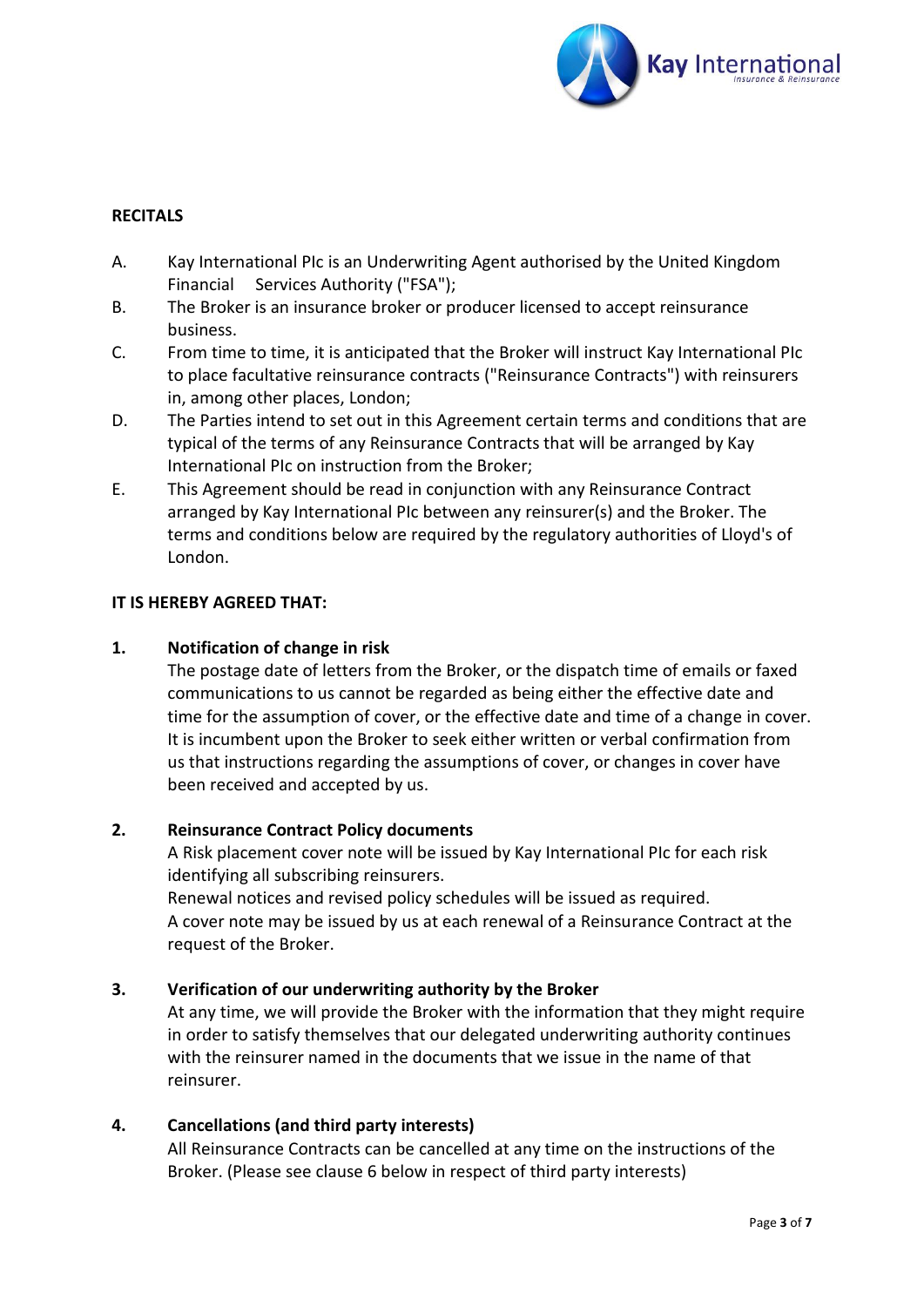

#### **5. Lapses at renewal (and third party interests)**

Reinsurance Contracts will lapse at renewal unless we receive instructions from the Broker. (Please see clause 6 below in respect of third party interests).

#### **6. Third party interests**

We may be required to report to third parties with an interest in a Reinsurance Contract that a Reinsurance Contract has either been cancelled or lapsed. The effective date of the cancellation or lapse of a Reinsurance Contract will be the date notified to us by the Broker. The Broker shall be responsible for informing all third patties and we have no liability in the event that the Broker fails to fulfill this obligation.

The Broker will be responsible for any time-on-risk charge that will be made until such time as the third party accepts the instructions of the Broker to lapse or cancel a Reinsurance Contract. This responsibility continues regardless of whether or not the Broker continues to act as insurer of the relevant underlying risk.

## **7. Confirmation of the renewal of a Reinsurance Contract within 21 days of renewal date**

The Broker is required to provide confirmation of renewal of a Reinsurance Contract to us, verbally or in writing to us, within 21 days of the renewal date of a Reinsurance Contract.

In the absence of such verbal or written confirmation of renewal we may, without further reference to the Broker, notify third patties with an interest in a Reinsurance Contract that it has been lapsed at renewal at the same time as we report that course of action on our part to the Broker. We have no liability in the event that the Broker fails to fulfill its obligations in compliance with this clause 7.

#### **8. Data Protection and client confidentiality**

We undertake to the Broker not to disclose to any third party any information that is provided to us other than that data that we are required to disclose to our underwriting reinsurers and our own regulatory authorities.

The Broker undertakes not to disclose without the consent of the person whose rights are concerned, any information regarding the other's business in connection with this Agreement or any Reinsurance Contract that could be reasonably be regarded as confidential. Kay International Pic warrants that it is registered or has notified the Information Commissioner under the Data Protection Act 1998 and undertakes at all times to comply with the provisions of that Act.

#### **9. Claims**

The Broker is not authorized to act on behalf of underwriting reinsurers or to bind them or make any statement concerning their liability in respect of any claim.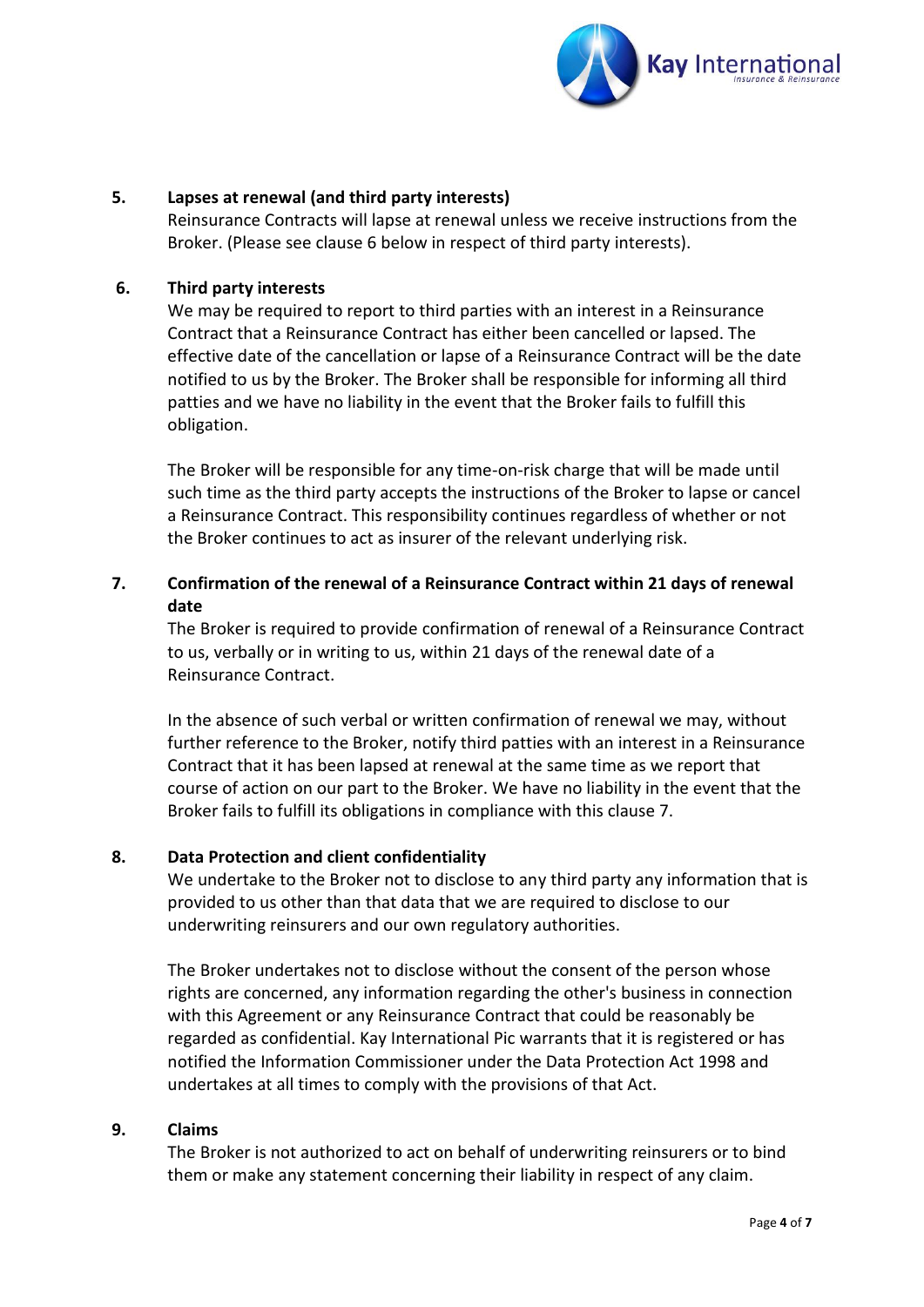

The Broker will notify us of claims and will pass to us any correspondence or supporting documentation in accordance with the terms of the relevant Reinsurance Contract.

#### **10. Termination**

This Agreement may be terminated:-

- i. at any time by mutual agreement; or
- ii. by either Party on the expiry of 60 days written notice: or

iii. by either Patty forthwith if a resolution is passed or an order made for the winding up of the other (except for the purposes of bona fide solvent amalgamation or reconstruction) or upon the making of an administration order or the appointment of an administration receiver in respect of the other.

#### **11. Advertising/promotional materials and business names**

Unless agreed by us, the Broker is not allowed to feature us or our underwriting reinsurers in advertising/promotional materials, or use business names in connection with the same. (We are required to submit all proposed advertising/promotional materials to underwriting reinsurers for their approval).

#### **12. Complaints**

The Broker shall inform us immediately in writing upon receipt of all complaints relating to claims settlements and will give our underwriting reinsurers and us all reasonable co-operation in the investigation of complaints.

The Broker should not make any statement, representation or response to complaints without obtaining the prior written consent of our underwriting reinsurers or us; but the Broker shall acknowledge receipt of such complaints.

### **13. Liability for and settlement of premiums**

The Broker is responsible for all monies received by them in respect of reinsurance premium and any taxes as applicable that are due to Kay International plc and these monies must be held separately from the funds of the Broker's business in accordance with the requirements equivalent to those of the FSA. Premium should be paid by the Broker to Kay International plc promptly, or at least within 30 days of the date of the account. In the event that that timeframe is not complied with, we reserve the right to terminate the Agreement in accordance with clause 12, whilst retaining any premium for time-on-risk.

#### **14. Commission terms**

We agree to pay the Broker commission on business placed through us and on renewal thereof whilst the business remains under the Broker's control, in accordance with rates separately agreed in the Reinsurance Contracts from time to time in force.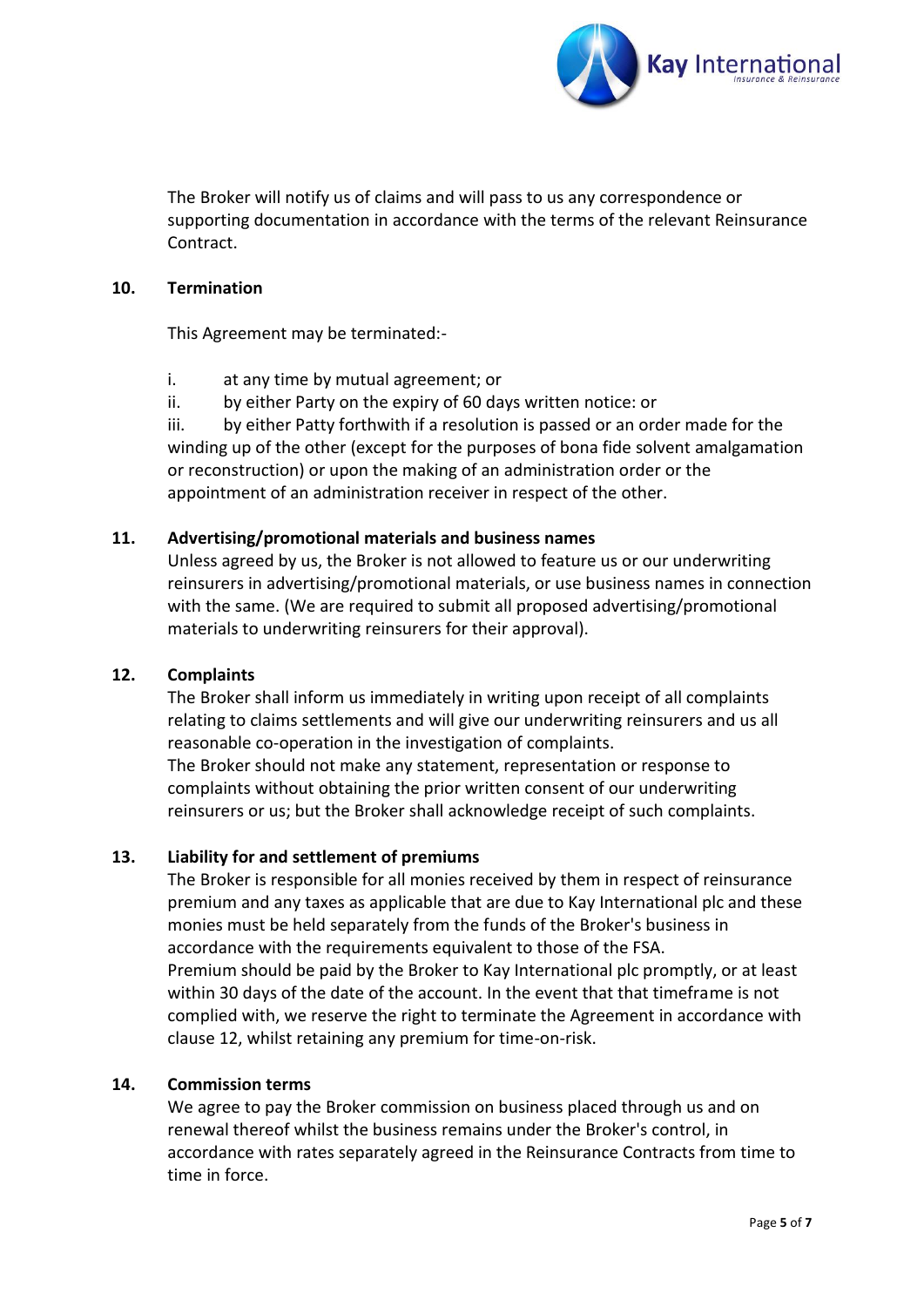

#### **15. Jurisdiction and applicable Law**

This Agreement shall be governed by and construed in all aspects in accordance with the laws of England and Wales and the Parties submit themselves to the exclusive jurisdiction of the English and Welsh Courts.

#### **16. Variation**

Any variation to the terms of this Agreement must be contained in writing and signed by both Parties.

#### **17. Previous agreements**

This Agreement supersedes any prior agreements between the Parties whether written or oral.

#### **18. Risk Transfer**

- 1. The Broker:
- a. will hold monies due to reinsurers in a statutory or non-statutory trust account that is separate from the Broker's assets in compliance with FSA Client Asset Sourcebook ("FSA CASS") Rule 5 or equivalent in the Broker's jurisdiction. Such an account may contain monies held on behalf of other reinsurers;
- b. will pay monies due to reinsurers in accordance with the terms of the relevant Reinsurance Contract;
- c. acknowledges that this Agreement with Kay International PIc will be terminated immediately in the event that the Broker becomes the subject of liquidation, insolvency, bankruptcy, winding-up or similar proceedings and/or the Broker's license to write insurance business is revoked or suspended.
- 2. In the event of the insolvency of the Broker, the Broker will co-operate fully with the reinsurers and assist the reinsurers.
- 3. The Broker acknowledges that the reinsurers may, at their discretion, require that the Broker suspends or ceases the introduction of reinsurance business
- 4. The Broker acknowledges the right of the reinsurers to audit and/or request balances and summaries of all monies held by the Broker in that capacity at any point in time, either directly or through Kay International PIc, and that such balances and summaries will be provided to reinsurers and/or us within a reasonable timescale.